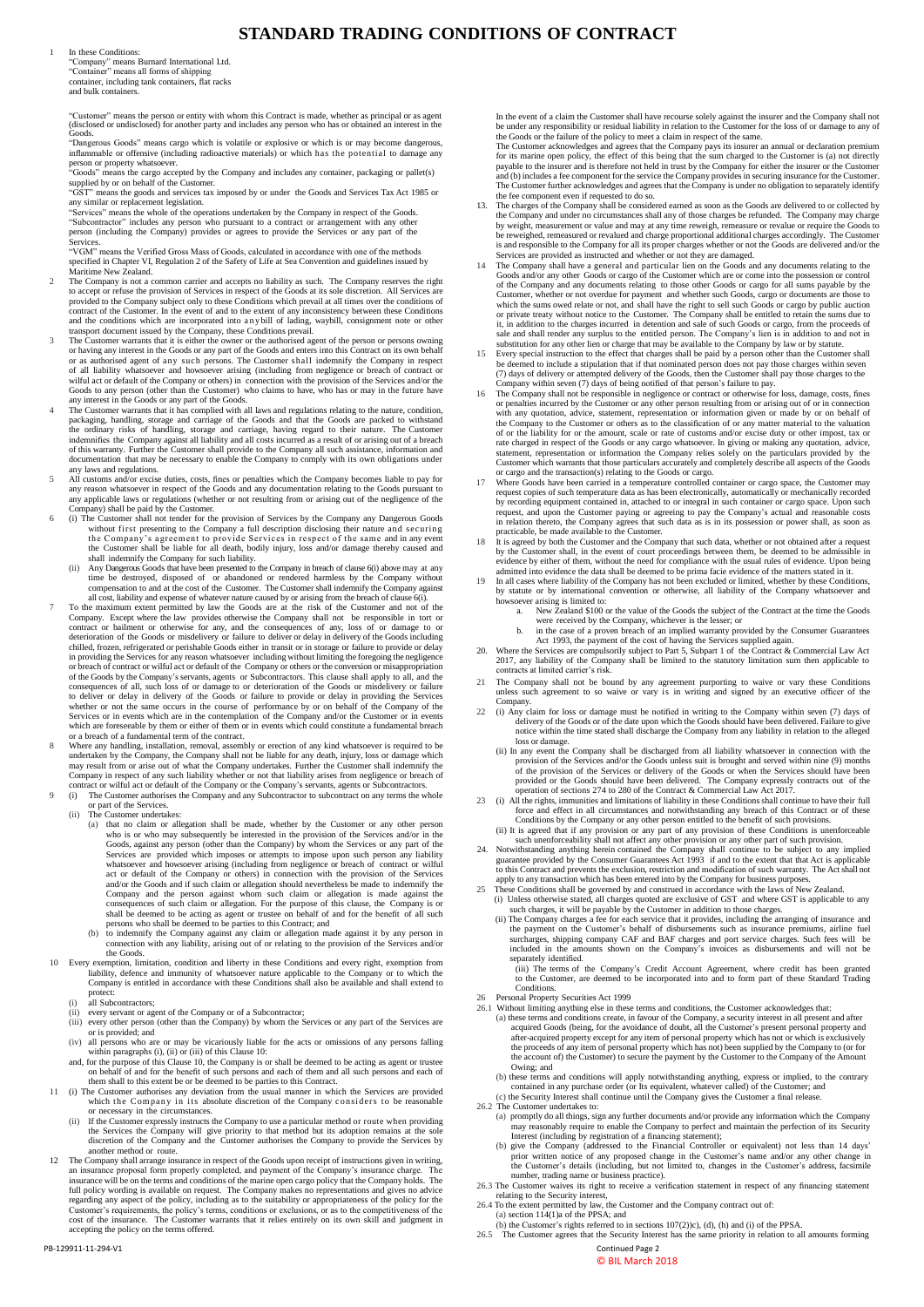part of the Amount Owing, including future advances.

- 27 If an Event of Default occurs:
	- (a) the Company may suspend or terminate any contract; (b) the Amount Owing shall immediately become due and payable notwithstanding that the due date has not arisen;
	- (c) the Company may enforce the Security Interest; and
	- (d) the Company may (without the consent of the Customer) appoint a receiver in respect of any Goods and any receiver is authorised to do anything referred to in these terms and conditions and otherwise to exercise all rights and powers conferred on a receiver by law.
- 27.1 The Customer agrees that, at any time after an Event of Default has occurred and is continuing or at any time if any Goods are at risk, the Company may:
	- (a) take possession of any Goods; and/or
	- (b) sell or otherwise dispose of any Goods,

In each case in such manner and generally on such terms and conditions and conditions as it thinks fit, and, in each case, otherwise do anything the Customer could do in relation to those Goods. The Company and the Customer agree that section 109(1)of the PPSA is contracted out of in respect of particular Goods if, and only for so long as, the Company is not the secured party with priority over all other secured parties in respect of those Goods. As the Customer's agent, the Company (and its employees and agents) may, without prior notice, enter any land or premises where the Goods are kept in order to take possession of and/or remove them, without being responsible for any damage caused in doing so. The Customer agrees to procure all other rights (including consents) necessary to enable, and to indemnify the Company (and its employees and agents) against any liability incurred in connection with, such entry, taking of possession and removal. The Company may resell any of the Goods and apply the proceeds of sale in reduction of the Amount Owing.

28 Where the Goods are shipped in a Container that has been packed by or on behalf of the Customer (other than by the Company) the Customer or shipper shall declare the VGM to the Company in such a manner and within such period prior to shipment as is specified by the Company. The gross mass provided must clearly state that it is the VGM and the declaration must be signed by a person duly authorised by the Customer to sign it.

- The Customer warrants that it has correctly and accurately calculated the VGM and that:
- (a) The weight has not simply been estimated; and
- (b) The Customer has not relied on a VGM that has been provided by a third party, except where the cargo has been previously weighed and that weight is clearly and permanently marked on the surface of the Goods.

In the event that the VGM is not declared to the Company, or is not declared within such time frame prior to shipment as has been specified by the Company, or in any case where the Company believes that verification of the declared VGM is required, the Company may at its sole option:

- (a) Refuse to deliver the container to the port. **The Customer acknowledges that containers unaccompanied by a VGM are not entitled to entry to any port in New Zealand;**
- (b) Require the Customer to remove the container from any property occupied or used by the Company, after first paying any of the Company's charges that have accrued to the time of removal;
- (c) Weigh the container and calculate or verify its VGM, or arrange to have the container weighed and its VGM calculated or verified. All costs of such weighing, calculation and / or verification shall be met by the Customer.

The Customer indemnifies and holds harmless the Company against any and all consequences of whatsoever nature arising from or caused by the Customer's breach of any of its obligations at law or under these Standard Trading Conditions, in relation to the VGM.

The Company shall have no liability to the Customer or any other person or entity of any nature, whether direct, indirect or consequential and whether reasonably foreseeable or otherwise, for any loss, damage or expense arising from or caused by the Customer's failure to provide a VGM (either on time or at all) or for the inaccuracy of any VGM provided by or on behalf of the Customer.

PB-129911-11-294-V1 Page 2 **C BIL March 2018**